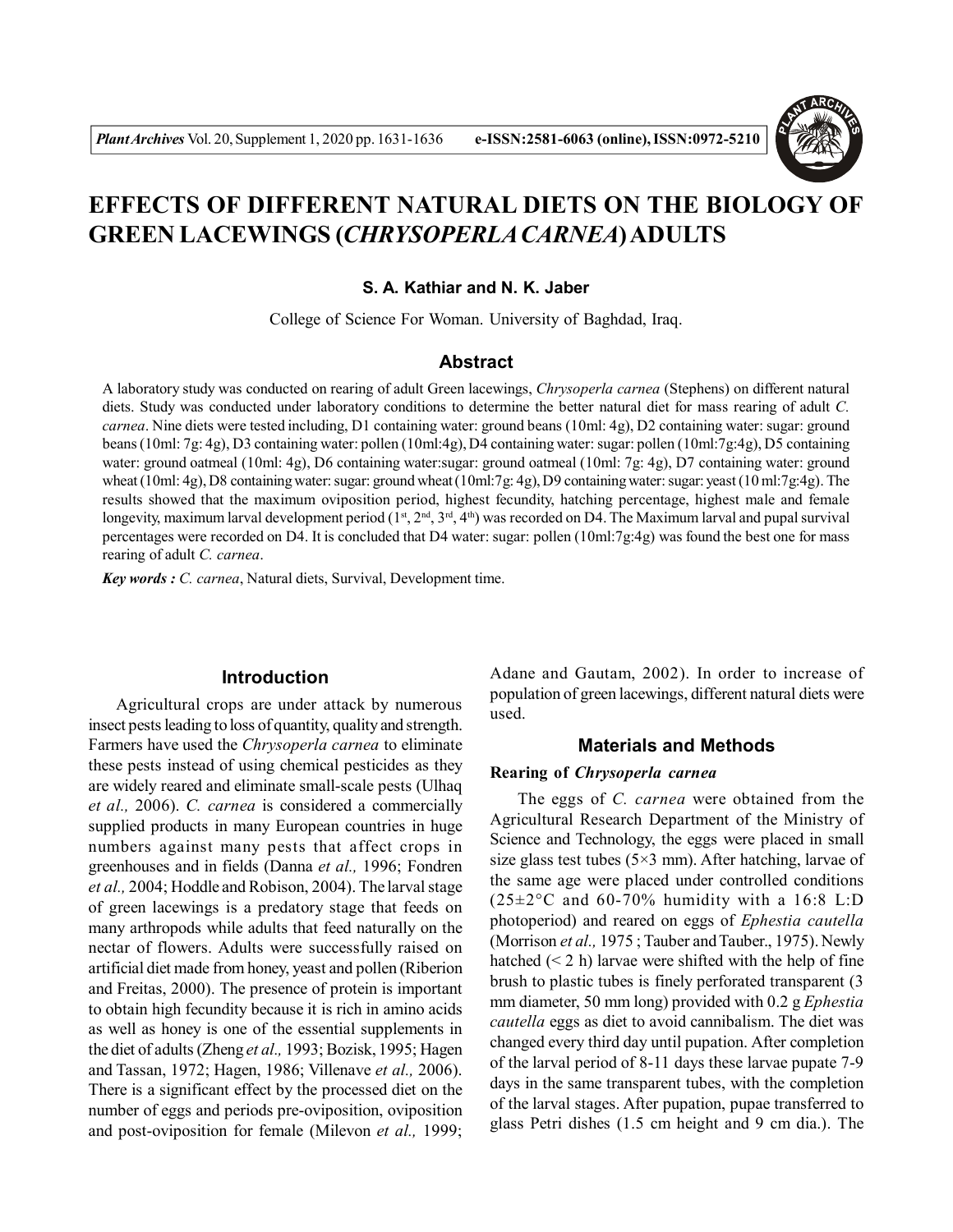adults were emerge within 8-10 days, which were transferred from Petri dishes to cloth cages. Daily, the artificial diet (water 10 ml : sugar 7 g :yeast 4 g) in liquid form provided to *C. carnea* adults on cotton piece placed in small size Petri dishes and 10% solution of sugar provided in cotton piece in glass vials. After emergence of adults, Identified adults paired and shifted in cloth glass for this study.

#### **Preparation of diets**

Nine different diets were tested for *C. carnea* adults. The ratio of different ingredients was measured on electric weight balance according to the composition of diets. D1 containing water: ground beans (10ml:4g), D2 containing water:sugar: ground beans (10ml:7g:4g), D3 containing water: ground pollen (10 ml:4g), D4 water:sugar: ground pollen (10ml: 7g: 4g), D5 containing water: ground oatmeal (10ml:4g), D6 containing water:sugar: ground oatmeal (10 ml:7g:4g), D7 containing water: ground wheat (10ml:4g), D8 containing water:sugar: ground wheat (10ml:7g:4g), D9 containing water : sugar :yeast (10 ml:7g:4g) were tested.

**Table 1:** Effect of natural diets on pre, post and oviposition periods and female fecundity of *Chrysoperla carnea* under laboratory conditions.

| <b>Diets</b>                                                                      | <b>Biological Parameters</b>     |                              |                                          |                                |  |  |  |
|-----------------------------------------------------------------------------------|----------------------------------|------------------------------|------------------------------------------|--------------------------------|--|--|--|
|                                                                                   | Pre-oviposition<br>Period (Days) | Oviposition<br>Period (Days) | <b>Post-oviposition</b><br>Period (Days) | Fecundity (No.<br>eggs/female) |  |  |  |
| DI                                                                                | $4.70 \pm 15.0 a$                | $6.80 \pm 29.0 e$            | $1.40 \pm 16.0$ de                       | $79.90 \pm 2.94 e$             |  |  |  |
| D <sub>2</sub>                                                                    | $3.00 \pm 0.00 d$                | $10.80 \pm 32.0$ c           | $2.00 \pm 00.0$ bc                       | $106.30 \pm 3.11$ d            |  |  |  |
| D <sub>3</sub>                                                                    | $3.70 \pm 15.0$ c                | $6.90 \pm 17.0 e$            | $1.70 \pm 15.0$ cd                       | $99.00 \pm 3.78$ de            |  |  |  |
| D <sub>4</sub>                                                                    | $3.00 \pm 00.0 d$                | $14.20 \pm 46.0 a$           | $2.20 \pm 13.0$ ab                       | $217.40 \pm 13.84$ a           |  |  |  |
| D <sub>5</sub>                                                                    | $4.20 \pm 13.0 b$                | $8.50 \pm 43.0 d$            | $1.50 \pm 16.0$ de                       | $86.90 \pm 3.07$ de            |  |  |  |
| D <sub>6</sub>                                                                    | $3.50 \pm 16.0$ c                | $13.00 \pm 33.0 b$           | $2.50 \pm 16.0 a$                        | $188.80 \pm 2.54$ b            |  |  |  |
| D7                                                                                | $4.70 \pm 15.0 a$                | $7.30 \pm 39.0 e$            | $1.20 \pm 13.0 e$                        | $87.60 \pm 2.76$ de            |  |  |  |
| D <sub>8</sub>                                                                    | $3.40 \pm 16.0$ c                | $11.50 \pm 50.0$ c           | $2.00 \pm 00.0$ bc                       | $148.70 \pm 13.30$ c           |  |  |  |
| D <sup>9</sup>                                                                    | $3.00 \pm 00.0 d$                | $11.80 \pm 46.0$ c           | $2.40 \pm 16.0 a$                        | $187.30 \pm 9.80$ b            |  |  |  |
| Different letters within a column indicate significant difference ( $P < 0.05$ ). |                                  |                              |                                          |                                |  |  |  |

D1: water: beans;D2: water:sugar: beans;D3: water: pollen;D4: water:sugar: pollen;D5: water: oatmeal;D6: water:sugar: oatmeal;D7: water: wheat;D8: water:sugar: wheat;D9:

Daily observation to know the fecundity, the preoviposition, oviposition and post-oviposition periods, the number of eggs and hatching percentage, the larval and pupal development period, the larval and pupal survival on different natural diets were measured. The collected data for statistical analysis and statistical differences existed between data sets (*P*<0.01), Least Significant Differences (LSD) was used to separate the differing means (SAS., 2012).

# **Results**

The results in table 1 indicated that the maximum pre-oviposition period was recorded as 4.70 days on diet D1 and D7 followed by 4.20,3.70, 3.50,3.40, 3.00, 3.00, 3.00 and 3.00 on diets D5,D3, D6 and D8, D2, D4, and D9 days, respectively. The maximum oviposition period was observed as 14.20 days on diet D4 followed by13.00, 11.80, 11.50, 10.80, 8.50, 7.30, 6.90 and 6.80 days on diets D6, D9 and D8, D2, D5 and D7 and D3, D1 respectively. The highest fecundity was recorded 217.40 eggs when adults fed with diet D4 followed by 188.80, 187.30, 148.70, 106.30, 99.00, 87.60, 86.90 and 79.90 on

> diets D6, D9, D8, D2, D3, D7, D5 and D1, respectively. The maximum postoviposition period was observed as 2.50 days on diet D6 followed by 2.40, 2.20, 2.00, 2.00, 1.70, 1.50 and 1.40 on diets D9, D<sub>4</sub>, D<sub>2</sub>, D<sub>8</sub>, D<sub>3</sub>, D<sub>5</sub> and D<sub>1</sub>, respectively.

> The results in table 2 depicted the maximum period of 1st in star larva was observed as 3.70 on the diet D4 followed by 3.40, 3.30 and 3.00 days on diets D6 as well as D2 and D1 as well as D3, respectively. Similarity the maximum period 3.25 of 2nd in star larva was recorded on the diets D4 4.70 followed by 4.40 and 4.30, 4.20, 4.00, 4.00 and 3.30 on diets D2 as well as D6, D9, D7 as well as D8 and D1, respectively. The maximum 3rd instar

water:sugar: yeast. **Table 2:** Effect of different natural diet on development ( larvae and pupae ) of *Chrysoperla carnea* under laboratory conditions.

| Life            | Natural diet |                |                                                                                                                                                                                                                   |    |    |    |    |                |                   |
|-----------------|--------------|----------------|-------------------------------------------------------------------------------------------------------------------------------------------------------------------------------------------------------------------|----|----|----|----|----------------|-------------------|
| Stages          |              |                |                                                                                                                                                                                                                   |    |    |    |    |                |                   |
| (day)           | D1           | D <sub>2</sub> | D <sub>3</sub>                                                                                                                                                                                                    | D4 | D5 | D6 | D7 | D <sub>8</sub> | D <sub>9</sub>    |
| 1 <sup>st</sup> |              |                | $(3.00 \pm 0.00 \text{ c}) (3.30 \pm 15.0 \text{ b}) (3.00 \pm 0.00 \text{ c}) (3.70 \pm 15.0 \text{ a}) (3.00 \pm 0.00 \text{ c}) (3.40 \pm 16.0 \text{ b}) (3.00 \pm 0.00 \text{ c}) (3.00 \pm 0.00 \text{ c})$ |    |    |    |    |                | $3.00 \pm 0.00$ d |
|                 |              |                | $2^{nd}$ 3.30 $\pm$ 15.0 e $4.40 \pm 16.0$ ab $4.00 \pm 0.00$ cd $4.70 \pm 15.0$ a $3.70 \pm 15.0$ d $4.30 \pm 15.0$ bc $4.00 \pm 0.00$ cd $4.00 \pm 0.00$ cd $4.30 \pm 15.0$ bc                                  |    |    |    |    |                |                   |
|                 |              |                | $3^{\text{rd}}$ 5.00 $\pm$ 0.00 b $5.50 \pm 16.0 \text{ c}$ 6.00 $\pm$ 0.00 b 6.40 $\pm$ 16.0 a 5.00 $\pm$ 0.00 b 6.40 $\pm$ 16.0 a 5.30 $\pm$ 15.0 cd6.00 $\pm$ 0.00 b 6.00 $\pm$ 0.00 b                         |    |    |    |    |                |                   |
| 4 <sup>th</sup> |              |                | $(6.00 \pm 0.00 \text{ d})$ 6.80 $\pm$ 24.0 b $(6.00 \pm 0.00 \text{ d})$ 7.60 $\pm$ 16.0 a $(6.00 \pm 0.00 \text{ d})$ 7.40 $\pm$ 16.0 a $(6.00 \pm 0.00 \text{ d})$ .40 $\pm$ 16.0 c                            |    |    |    |    |                | $7.40 \pm 16.0$ a |
|                 |              |                | Pupa $(7.90 \pm 10.0)$ ab $(6.80 \pm 13.0)$ c $(8.00 \pm 0.00)$ a $(6.00 \pm 0.00)$ e $(7.70 \pm 15.0)$ $(6.40 \pm 16.0)$ d $(7.80 \pm 13.0)$ c $(7.00 \pm 0.00)$ c                                               |    |    |    |    |                | $6.00 \pm 0.00$ e |

Different letters within a column indicate significant difference (*P< 0.05*).

D1: water: beans;D2: water:sugar: beans;D3: water: pollen;D4: water:sugar: pollen;D5: water: oatmeal;D6: water:sugar: oatmeal;D7: water: wheat;D8: water:sugar: wheat;D9: water:sugar: yeast.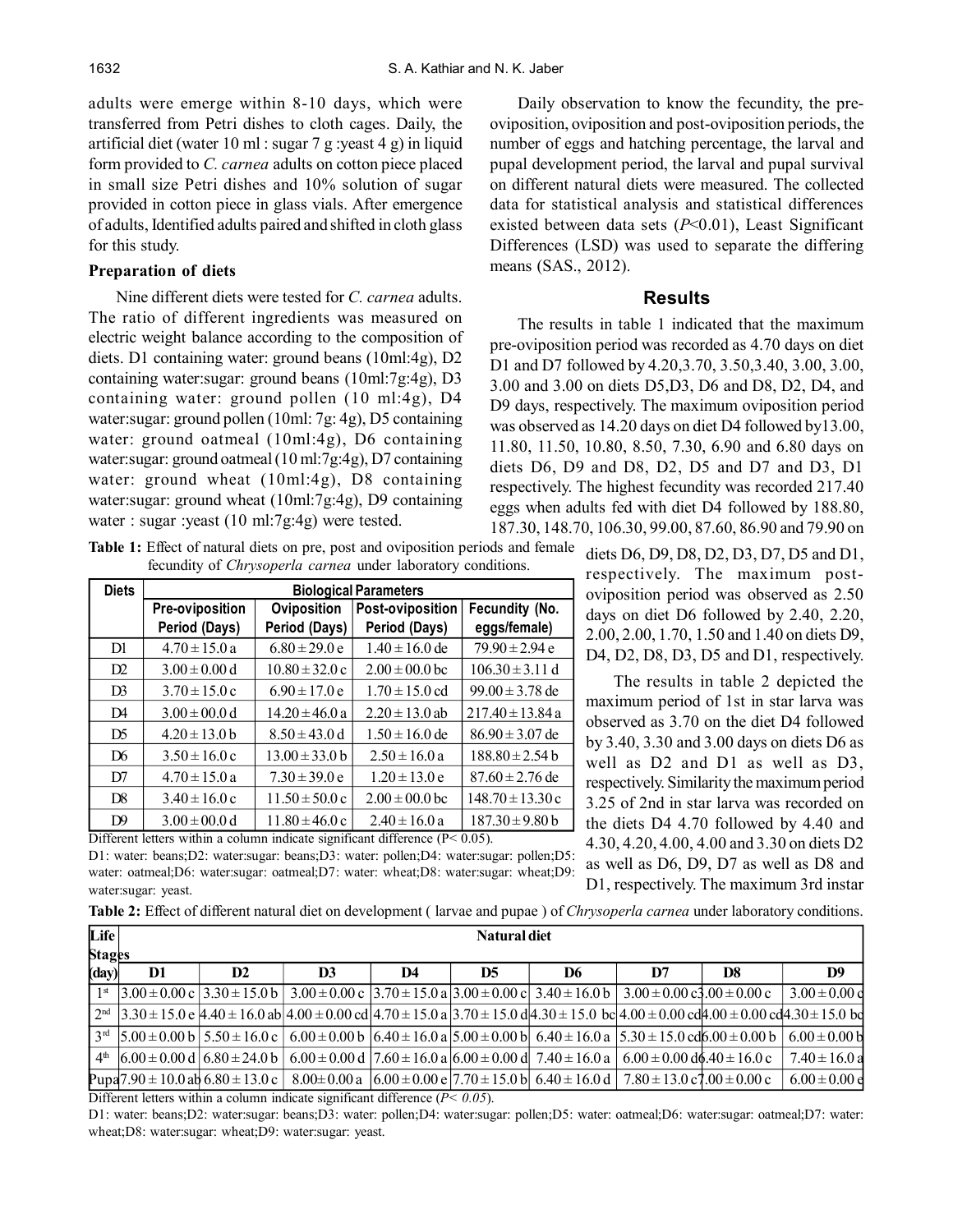| <b>Female longevity(days)</b> | male longevity(days) | <b>Diets</b>   |
|-------------------------------|----------------------|----------------|
| $12.90 \pm 31.0 e$            | $11.00 \pm 25.0$ ef  | D1             |
| $15.80 \pm 32.0$ c            | $12.90 \pm 37.0 d$   | D2             |
| $12.30 \pm 33.0 e$            | $10.50 \pm 16.0$ f   | D <sub>3</sub> |
| $19.40 \pm 49.0 a$            | $16.40 \pm 52.0 a$   | D4             |
| $14.40 \pm 30.0 d$            | $12.10 \pm 35.0$ de  | D <sub>5</sub> |
| $18.80 \pm 35.0 a$            | $16.10 \pm 48.0$ ab  | D <sub>6</sub> |
| $13.20 \pm 46.0 e$            | $10.50 \pm 54.0$ f   | D7             |
| $17.30 \pm 47.0 b$            | $14.70 \pm 47.0$ c   | D8             |
| $16.90 \pm 54.0$ bc           | $14.90 \pm 72.0$ bc  | D9             |

**Table 3:** Effect of different natural diet on the longevity of male and female of *Chrysoperla carnea* under laboratory conditions.

Different letters within a column indicate significant difference (P< 0.05).

D1: water: beans;D2: water:sugar: beans;D3: water: pollen;D4: water:sugar: pollen;D5: water: oatmeal;D6: water:sugar: oatmeal;D7: water: wheat;D8: water:sugar: wheat;D9: water:sugar: yeast.

larva period 6.40 on the diets D4 as well as D6 as compared to 6.00, 5.50, 5.30 and 5.00 on diets D3, D8, D9, D2, D7 and D1, respectively. The results further depicted that the maximum period was seen in the pupal stage as 8.00 on the diets D3 as well as D1 7.90 followed by 7.90, 7.80 and 6.00 on diets D1, D7, D5, D2,, D6 and D9, respectively.

The results in table 3 depicted the maximum male longevity was recorded on D4 16.40 followed by 16.10, 14.90, 14.70, 12.90, 12.10 , 11.00 and 10.50 days on diets D6 as well as D6, D9, D8, D2, D5, D1 and D3, respectively. While the maximum female longevity was observed on diet D4 19.40 as well as D6 18.80 followed by 17.30, 16.90, 15.80, 14.40, 13.20, 12.90 and 12.30 on diets D8 as well as D9, D2, D5, D7, D 1 and D3, respectively.

In addition, the results in (Fig.1 ) showed that the highest hatchability of eggs (98.10%) was recorded on D4, followed by 92%, 90.50%, 88.10%, 88%, 84.80%, 83.60%, 83.10% and on diets D6 as well as D9, D2, D8, D<sub>3</sub>, D<sub>7</sub>, D<sub>5</sub> and D<sub>1</sub>, respectively.

The highest survival of first larval stage was 90.2% on D4 followed by 90.1%, 90%, 88.10%, 88%, 80.80% , 79.9%, 73.10% and 70.60% on diets D9 as well as D6, D2, D8, D3, D1, D5 and D7, respectively. The highest survival of second larval stage was 88.10% on D2 followed by 87.10%, 87%, 84%, 82%, 75.20% , 73.10%, 67.00% and 59.90% on diets D4 as well as D9, D6, D8, D1, D5, D3 and D7, respectively. The highest survival of third larval stage was 88.6% on D4 followed by 87.00%, 87%, 84%, 83.40%, 76% , 75.20% and 70.40% on diets D9 as well as D8, D9, D6, D2, D3, D1 and D7, respectively. The highest survival of fourth larval stage



**Fig.1:** Effect of different natural diets on the eggs hatching percentage of *Chrysoperla carnea* under laboratory conditions.

was 93.4% on D4, followed by 92.20%, 92% , 87%, 83.40%, 76% , 75.20%, 73.10% and 70.30% on diets D9 as well as D6, D8, D2, D3, D1, D5 and D7, respectively as showed in fig. 2.

The highest survival pupal stage was 77.90% on D4 followed by 77.30% , 76%, 74%, 70.10 %, 66.20% , 63%, 61.30% and 55.40% on diets D9 as well as D6, D8, D2, D7, D5, D3 and D1, respectively (Fig. 3).

# **Discussion**

In this study it was found that there is a relationship between adult of *C. carnea* diet and its biological functions. The dose of proteins and sugar in lacewing adults diets affects in reproductive functions and thus increases their predatory efficiency. The highest preoviposition period was obtained when natural diets containing water: beans (10ml:4g) ratios, and water: wheat (10ml:4g) ratios, but lowest pre-oviposition period was obtained when natural diets containing water:sugar:pollen (10ml:7g:4g) ratios, these results show that the presence of sugar with protein and water in the diet of adult increases the speed of reaching the females more than the presence of protein with water only, therefore, sugar is an important substance that increases the speed of production must be available in the diet of adult *C. carnea,* this is consistent with (Balouch *et al.,* 2016 ; Sattar., 2017).

The highest oviposition period was obtained when natural diets containing water:sugar:pollen (10ml:7g:4g) ratios, but lowest oviposition period was obtained when natural diets containing water: beans (10ml:4g) ratios, these results showed that the highest rate of ovulation was obtained from insects fed on protein, sugar and water and the lowest rate of insects fed on protein and water only that the presence of protein with sugar is more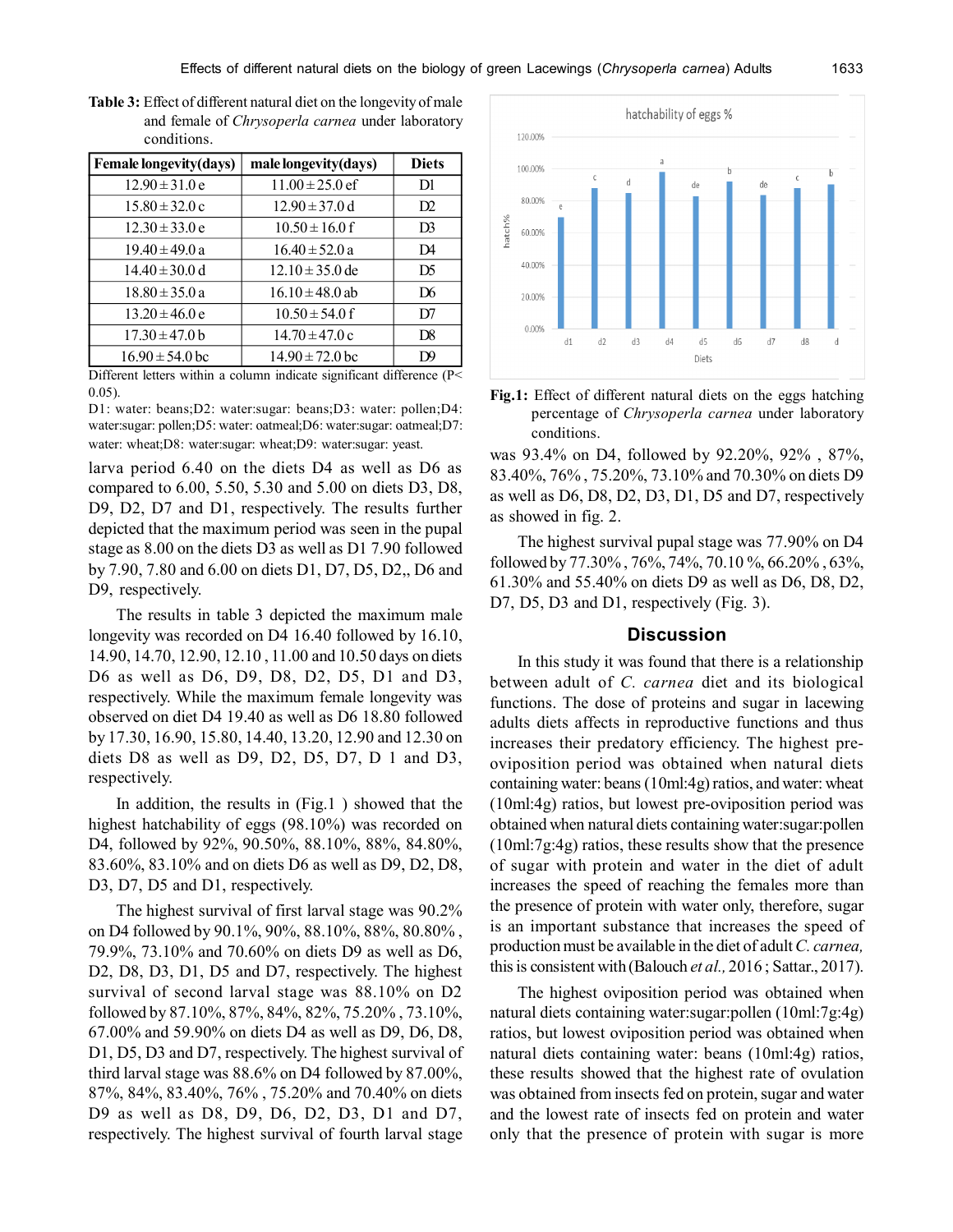

**Fig. 2** : Effect of different natural diets on larvae survival  $(1^{st}, 2^{nd}, 3^{rd}, 4^{th})$  stage of *Chrysoperla carnea* under laboratory conditions.



**Fig. 3:** Effect of different natural diets on pupal survival stage of *Chrysoperla carnea* under laboratory conditions.

effective to increase production and that pollen contains a high rate, this is consistent with (Balouch *et al.,* 2016 ; Sattar., 2017).

The highest post-oviposition periodwas obtained when natural diets containing water:sugar:oatmeal (10 ml:7g:4g) ratios, but lowest post-oviposition period was obtained when natural diets containing water: wheat (10ml:4g) ratios, this shows that sugar increases the life of adults and this is consistent with (Farrokhi., 2017; Sarailoo and Lazkzaei., 2014).

The highest fecundity was obtained when natural diets containing water:sugar:pollen (10ml:7g:4g) ratios, but lowest post-oviposition period was obtained when natural diets containing water: beans (10ml:4g) ratios, the results of the study showed that the highest rate of eggs was by insects, which contained protein, sugar and water, while the lowest rates were by insects, which contained only protein and water, and the presence of sugar were obtained more eggs than the presence of protein alone, this is consistent with (Ulhaq *et al.,* 2006 ; Mcewen and Kidd., 1995).

There was a correlation between larval duration and adult diet, where the highest rate of first and second larval stage was obtained when natural diets containing water:sugar:pollen (10ml:7g:4g) ratios, while maximum third and forth larval stage was obtained when natural diets containingwater:sugar:pollen (10ml:7g:4g) ratios and water:sugar:oatmeal (10ml:7g:4g) ratios, therefore, pollen and oats are considered to be rich in protein and with the presence of sugar led to give the highest rate of larval phases of the predator therefore this increases the proportion of predation, this is consistent with (Sattar and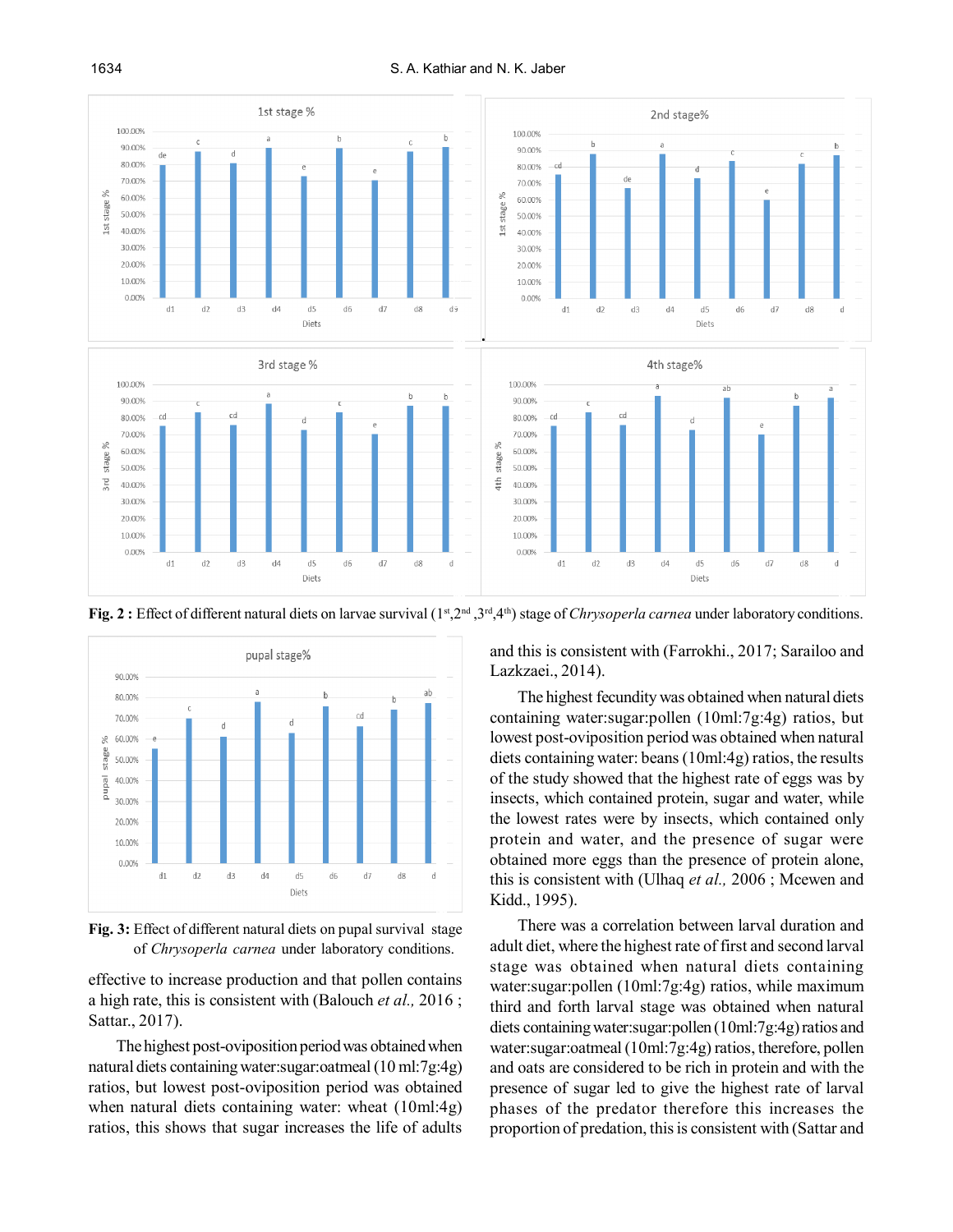Abro., 2011). The highest pupation period was obtained when natural diets containing water:pollen (10ml:4g) ratios, but lowest pupation period was obtained when natural diets containing water:sugar:pollen (10ml:7g:4g) ratios, the shortest period of inactivity is the quickest period for obtaining adults, thus better productivity. This is obtained from exaggerations that contain protein with sugar, this is consistent with (Ulhaq *et al.,* 2006).

The natural diets containing water:sugar:pollen (10ml:7g:4g) ratios was offered as maximum longevity in males and females but the minimum longevity of males and females was recorded when natural diets containing water:pollen (10ml:4g) ratios, these results explain that the presence of protein with sugar and water gives a longer life to adult males and females thus achieving better productivity, this is consistent with (Memon *et al.,* 2016).

Studies have shown that manipulation of *C.carnea* food through artificial diet directly affects all biological parameters such as eggs number, larval period and pupation period and enhancing predation (Sattar and Abro., 2011).

The highest hatchability of eggs recorded on natural diets containing water: sugar: pollen (10ml:7g:4g) ratios but lowest hatchability of eggs recorded on artificial diets containing water: ground beans (10ml:4g) ratios, this is consistent with (Barry Dizaj *et al.,* 2012). The highest developmental percentage of larval and pupal stages were recorded on natural diets containing water: sugar: pollen (10ml:7g:4g) ratios, this is consistent with (Costa *et al.,* 2002 ; Figneira *et al.,* 2000).

## **Conclusion**

The results of this study indicated, the adults best nutritious diet was water, suger and pollen which significantly influenced on adults both male and female enhance oviposition period, fecundity, larval period, pupae period, pre-oviposition period, eggs hatching, larval and pupal survival. From our current study, we suggest to grow flowering plants around the agricultural fields that increases the attraction of lacewing insects in order to enhance the biological control.

# **References**

- Adane, T. and R.D. Gautam (2002). Biology and feeding potential of green lacewing, *Chrysoperla carnea* on rice moth. *Indian Jr. Entomol*., **64(4):** 457-464.
- Balouch, S., A. Bukero, I.A. Nizamani, M.I. Kumbhar, L.B. Rajput, R.A. Buriro and Z. Rajput (2016). Rearing of adult green lacewing, Chrysoperla carnea (Stephens) on different artificial diets in the laboratory. *Journal of Basic and Applied Sciences*, **12:** 289-292

Barry Dizaj, M., M.H. Sarailoo, A. Afshari, M.H. Pahlavani and A. Jooyandeh (2012).The effect of four different diets on soe biological parameters of the green lacewing,*Chrysompera carnea* (Steph.) (Neup.:Chrysomelidae) under laboratory conditions. *Plant Protection*, **35(1):** 69-80.

323-351.

- Bozisk, A. (1995). Effect of some zoocides on *Chrysoperla carnea* adults in the laboratory. *Anz Schadlingsk. Pflanzensch. Unweltsch*., **68:** 58-59.
- Costa, R.I.F., C.C.J. Ecole, J. Soares and L.P.M. Macedo (2002). Duração e viabilidade das fases pré-imaginais de *Chrysoperla externa* (Hagen) alimentada com *Aphis gossypii* Glover e *Sitotroga cerealella* (Oliver). *Acta Scientiarum*, **24:** 353-357.
- Danne, K.M., G.Y. Yokota, Y. Zheng and K.S. Hagen (1996). Inundative release of common green lacewings (Neuroptera: Chrysopidae) to suppress *Erythroneura variabilis* and *E. elegantula* (Homoptera: Cicadellidae) in vineyards. *Environ. Ent*., **25:** 1224-1234.
- Farrokhi, M., G.H. Gharekhani, S.H. Shahzad Iranipour and M. Hassanpour (2017). Effect of different artificial diets on some biological traits of adult green lacewing Chrysoperlacarnea (Neuroptera: Chrysopidae) under laboratory conditions. *Journal of Entomology and Zoology Studies*, **5(2):** 1479-1484
- Figueira, G.K., C.F. Carvalho and B. Souza (2000). Biologia exigências térmicas de *Chrysoperla externa* (Hagen, 1861) (Neuroptera:Chrysopidae) alimentada com ovos de *Alabama argillacea* (Hubner,1818) (Lepdoptera: Noctuidae**).** *Ciência e Agrotecnologia*, **24:** 319-326.
- Fondren, K.M., D.G. McCullough and A.J. Walter (2004). Insect predator and augmentative biological control of Balsam twig aphid (*Minda rusabietinus* Koch) (Homoptera: Aphididae) on Christmas tree plantations. *Environ. Ent*., **33:** 1652-1661.
- Hagen, K.S. and R.L. Tassan (1972). Exploringnutritional roles of extracellular symbiotes on the reproduction of honeydew feeding adult chrysopids and tephritids. In: *Insect and mite nutrition* (ed. Rodriquez). North-Holland Publ., Amsterdam.
- Hagen, K.S. (1986). Ecosystem analysis: plant cultivars (HPR), entomophagous species and food supplements. In: *Interactions of plant resistance and parasitoids and predators of insects* (eds. D.J.Boethel and R.D. Eikenbary). Wiley, New York, 151-197.
- Hoddle, M.S. and L. Robinson (2004). Evaluation of factors influencing augmentative releases of *Chrysoperla carnea* for control of *Scirtothrips perseae* in California avocado orchards. *Biol. Contr*., **31:** 268-275.
- McEwen, K.P. and N.A.C. Kidd (1995). The Effects Of Different Components Of An Artificial Food On Adult Green Lacewing (*Chrysoperla carnea*) Fecundity And Longevity.